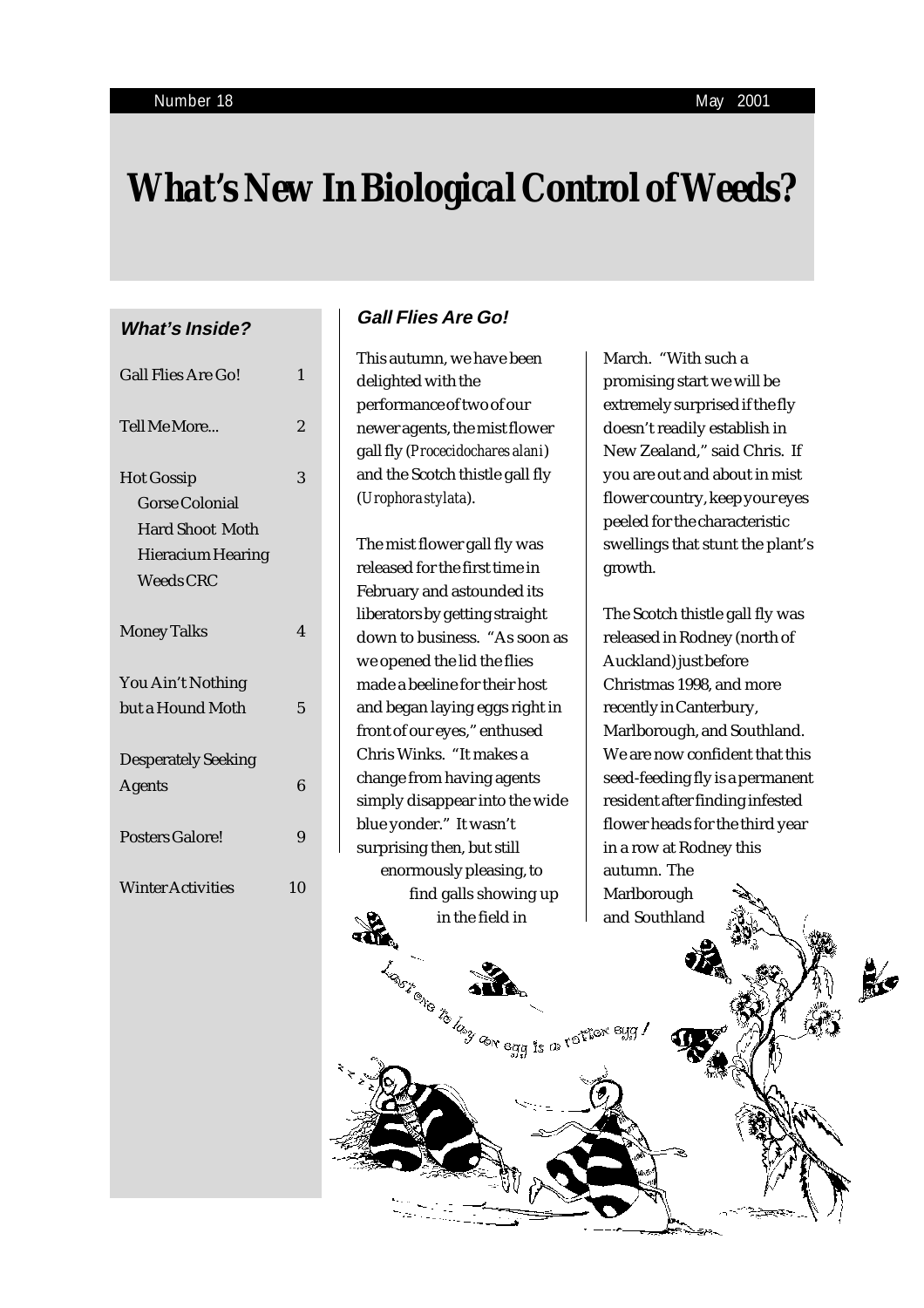sites haven't been checked yet, but a recent visit to one of the Canterbury ones (near Lincoln) revealed lots of infested flower heads; more than enough to enable harvesting to begin already. Like nodding thistle flowers infested with nodding thistle gall fly (*Urophora solstitialis*), infested Scotch thistle flower heads are easy to spot once you get your eye in. The shiny white pappus hairs remain attached to the flower heads giving them a tufty appearance, and the flower heads are hard and lumpy. Be careful how you verify the



*Infested Scotch thistle flowerhead that has been cut in half to show the larvae inside*

latter symptom as Scotch thistle flower heads have extremely vicious spines! The best time

to check for infested flower heads is in the autumn when the plants are beginning to dry off.

# **Tell Me More...**

# *Question: How can I tell the three thistle gall flies apart?*

The three thistle gall flies are extremely similar in size and appearance, but they can be distinguished by the markings on their wings if you can get them to sit still long enough! The Californian thistle gall fly





(*Urophora cardui*) has an obvious thick black "W" on each wing. The differences between the wing markings of the nodding thistle gall fly (*Urophora solstitialis*) and Scotch thistle gall fly (*Urophora stylata*) are quite subtle (see below). The species of plant that you find



the flies on is often the best quick guide. Nodding thistle gall flies prefer nodding and plumeless thistles. Scotch thistle gall flies prefer Scotch thistle but may occasionally attack Californian thistles, whereas Californian thistle gall flies tend to stick to their namesake.



*Scotch thistle gall fly Nodding thistle gall fly Californian thistle gall fly*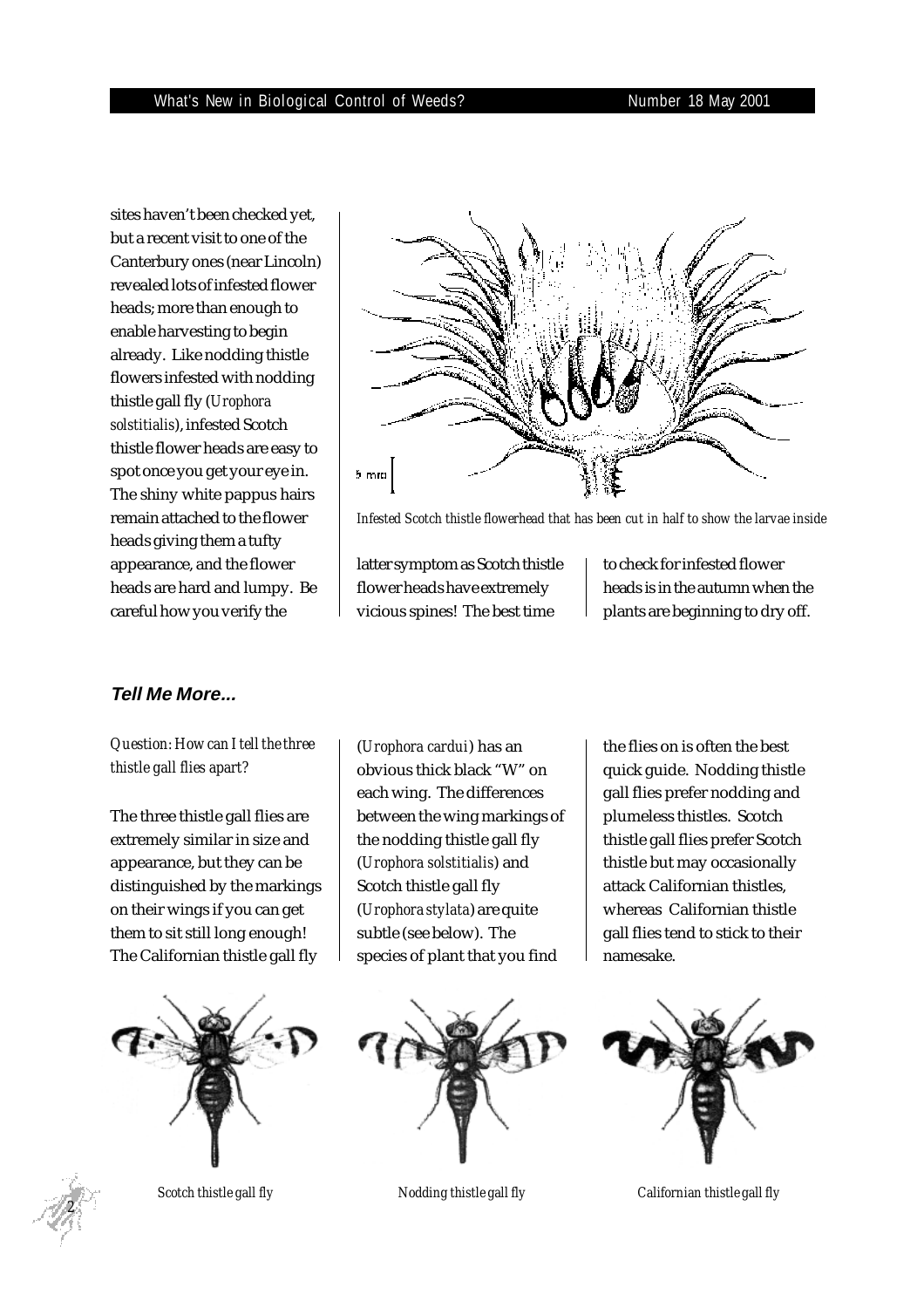# **Hot Gossip**

After several years of struggling we finally managed to rear respectable numbers of the **gorse colonial hard shoot moth** (*Pempelia genistella*). This allowed us to supply five regional councils this autumn with a shipment each of the tiny first-instar caterpillars (the stage after they hatch from the egg and before their first moult). "Providing they survive relocation, the caterpillars will feed on the foliage and grow slowly over the winter in communal webs," explained Hugh Gourlay. Come spring the caterpillars will become more active and put on a growth spurt, ending up quite large (about 2.5 cm long). Their webs also become more obvious, reaching up to about 20 cm across.

An application to release three new **hieracium** agents was lodged with the Environmental Risk Management Authority (ERMA) in January. Despite the fact that no one made a submission opposing the release of these new agents, ERMA held a public hearing in early May to allow all the issues to be fully discussed. Hopefully they will soon give us the thumbs up to release a **midge** that galls the plant (*Macrolabis pilosellae*), a **hover fly** that feeds on the roots



*Gorse colonial hard shoot moth larvae*

(*Cheilosia urbana*), and another **hover fly** that feeds on the leaf axils and rosette crowns (*Cheilosia psilophthalma*).

In February **Lynley Hayes** spent a fortnight in Australia as a guest of the Co-operative Research Centre for Weed Management Systems (**Weeds CRC**). The Weeds CRC was formed in 1995 as a joint venture bringing together Australia's best weed busters to tackle a billion dollar problem. The Weeds CRC has put out many excellent publications (see www.waite.adelaide.edu.au/ CRCWMS) but felt there was a need to produce a popular summary that explains the status of its biological control programmes to all the grass roots workers who have participated in some capacity.

Lynley helped to make this idea a reality by interviewing researchers at CSIRO in Canberra and Perth, the Keith Turnbull Research Institute in Melbourne, and the University of Adelaide and drafting the text. "It was really fascinating to find out what our Australian colleagues have been up to," explained Lynley. "We have a number of projects in common such as broom and thistles, but they also have some completely different ones that I was less familiar with like horehound (*Marrubium vulgare*) (see "You Ain't Nothing but A Hound Moth", pg. 5), Paterson's curse (*Echium plantagineum*) and double gee (*Emex australis*)." The finished product is expected to hit the streets around the middle of the year.

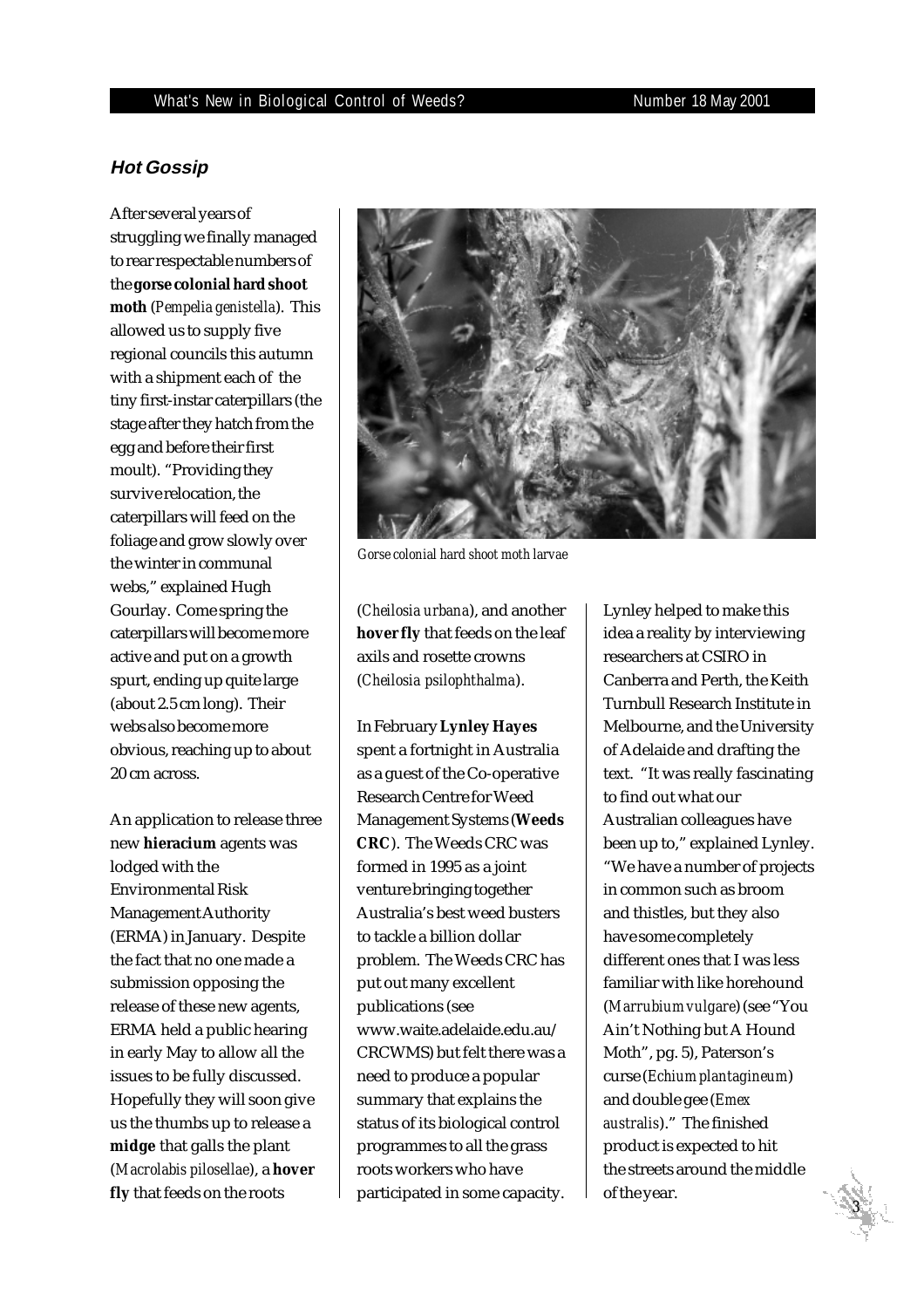# **Money Talks**

When the payback time for research projects is many years down the track it can be difficult to persuade the people in charge of the purse strings to stick with them, especially as our society increasingly expects instant gratification. It is soul-destroying for researchers, not to mention extremely wasteful, to pull the plug halfway through a longterm project because stakeholders have become impatient for results or have lost interest.

The Co-operative Research Centre for Weed Management Systems *Paterson's Curse*

 *4*

(Weeds CRC) in Australia has recently taken this bull by the horns and asked a group of economists to predict the potential benefits of some of their research projects. The results are astounding!

- *\$* \$4.5 million spent on reducing weeds in cropping situations is expected to provide \$124 million in benefits over the next 30 years (a 43% return on investment).
- *\$* \$2.2 million invested in developing integrated pasture management to control *Vulpia* spp. is expected to deliver \$496 million of benefits over the same time frame (a whopping 62% return on investment).
- *\$* \$5.9 million dedicated to a biological control project against Paterson's curse (*Echium plantagineum*) looks likely to deliver \$253 million in benefits over the next 50 years (a 45% return on investment).
- *\$* \$2.2 million spent developing a biological control project for bitou bush (*Chrysanthemoides monilifera rotundata*) could deliver \$45 million of benefits (a 29% return on investment).



*\$* A programme to prevent Mexican feather grass (*Nassella tenuissima*) and cotton thistle (*Onopordum nervosum*) from ever becoming problem weeds looks likely to benefit the Australian economy by \$83 million.

The bottom line is that welltargeted and timely research into controlling weeds can pay huge dividends in the long run. This Australian Government has recognised this in its recent decision to fund a second Weeds CRC for a 7-year term (beginning in July this year) in the face of strong competition from many other worthy contenders. Our congratulations to all involved. Landcare Research signed a memorandum of understanding with the first Weeds CRC and this time upgrades to supporting partner.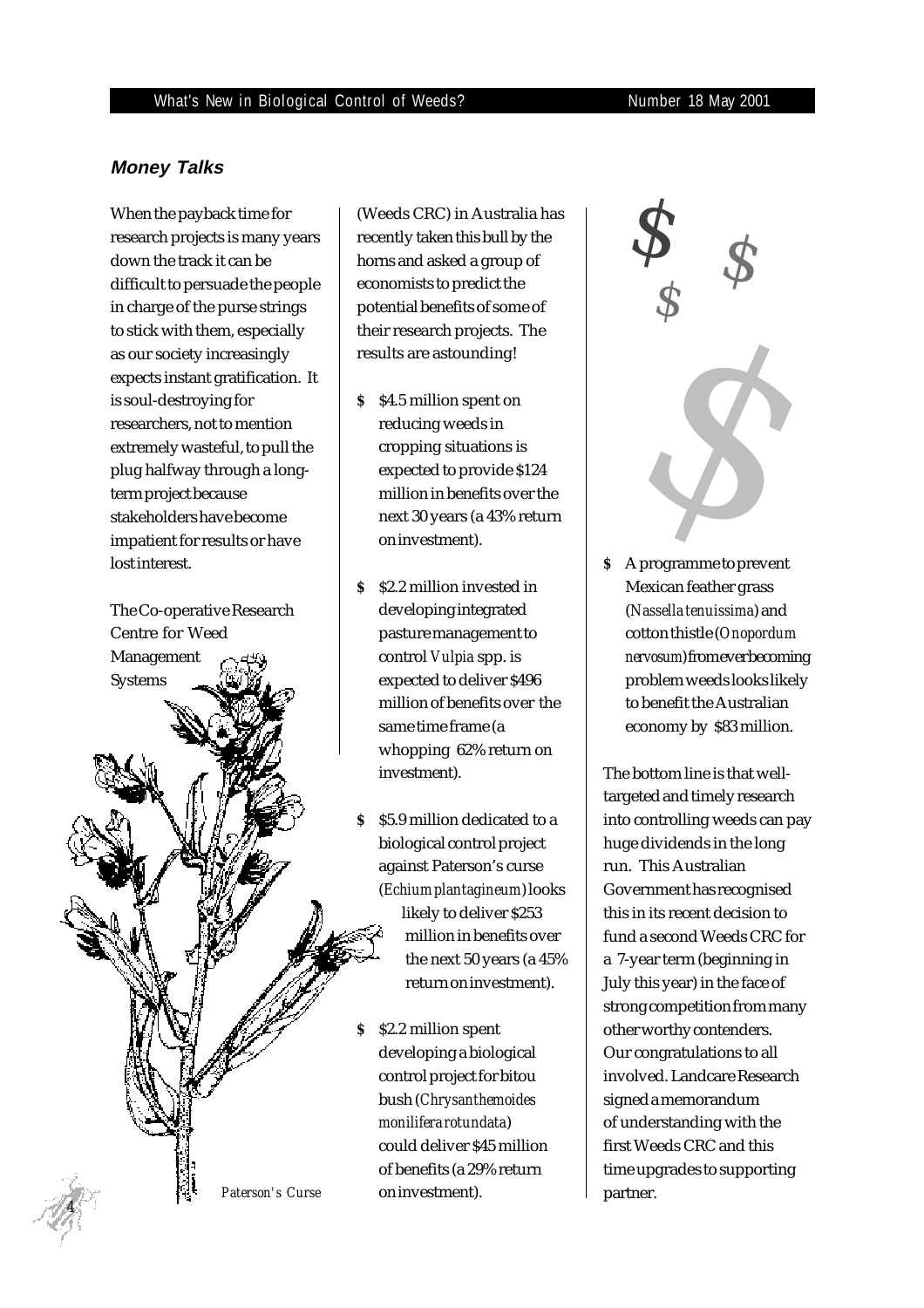### What's New in Biological Control of Weeds? Number 18 May 2001

# **You Ain't Nothing but a Hound Moth**

In New Zealand, horehound (*Marrubium vulgare*) is a plant that you often seen around stock yards, and other places that sheep tend to congregate, especially in Canterbury and Otago. However, it is not the serious weed here that it is across the Tasman.

Resourceful pioneers introduced horehound to Australia for use as a medicinal herb and for brewing beer. The plant has gone on to infest 26 million ha and occurs in all states except the Northern Territory. Southern and eastern parts of Australia are worst affected. The seeds come conveniently packaged inside sticky burrs that are easily accidentally transported about the countryside by sheep and kangaroos. A biological control programme has recently been instigated to give the plant a taste of its own medicine.

The first control agent for horehound, a plume moth (*Wheeleria spilodactylus*), was released during the mid-1990s. The caterpillar stage munches the growing tips and stems, which weakens the plant and limits flower and seed production. However, this agent did not establish well in dry areas. Studies



*Adult horehound plume moth*

revealed that the moths had become inbred and lost their special survival mechanism of hiding away during the hottest months. The problem was quickly solved by bringing in some new blood, and the moth is now well established in all areas. Craig Clarke, who studied the moth intimately for his PhD thesis, suspects that the plume moth will do best in wetter areas. "In places where the plant doesn't die back over the summer the moth can complete twice as many generations and therefore do twice as much damage, " he explained.

While it is still early days some promising results have already been achieved in South Australia. Around 800 caterpillars were released at a site near Robe 3 years ago. After only 2 years there were enough caterpillars present to safely allow 5000 to be harvested for other areas. One year later and the

caterpillars had taken another quantum leap. Dean Burgoyne, of the Robe District Council, confirmed that about 50% of plants within 500m of the release site were

so badly damaged that they looked like they were on the way out. "I could easily count 100 caterpillars on some plants, and that was just the big ones. I also found the caterpillars had spread at least 25 km away in an easterly direction, and were pretty thick on patches in between."

A second agent is being released that may be more adapted to the dry conditions that prevail in many parts of Australia. Clearwing moth (*Chamaesphecia mysiniformis*) caterpillars feed inside the roots and stems so they are more protected from the elements. The plant's ability to move water and nutrients around is compromised, resulting in smaller plants that are less able to cope with drought. The clearwing moth has only been released at a small number of sites so far and it is not yet known whether it has survived.

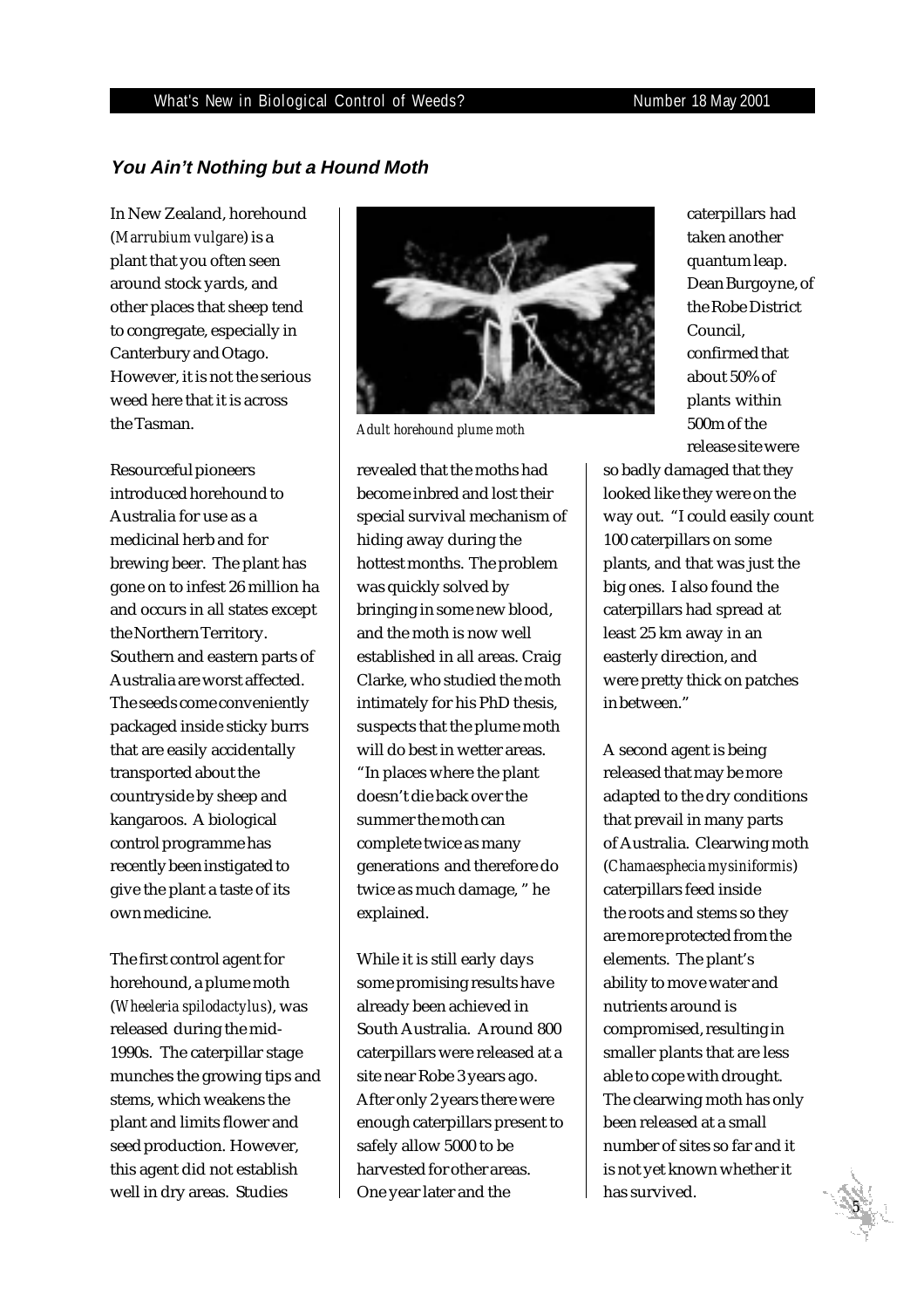#### What's New in Biological Control of Weeds? Number 18 May 2001

# **Desperately Seeking Agents**

Californian thistle is not proving to be an easy biological control target by any means. So far only one of the insects released to attack the plant in New Zealand is showing any promise (see Table 1). More agents are urgently needed to add pressure to the plant and researchers are leaving no stone unturned in their search for suitable candidates.



### *Table 1. Insect biological control agents released against Californian thistle in New Zealand*

| Altica carduorum<br>Foliage-feeding beetle | Failed to establish despite numerous<br>releases                                                               |
|--------------------------------------------|----------------------------------------------------------------------------------------------------------------|
| Lema cyanella<br>Foliage-feeding beetle    | Established at low levels at a few sites.<br>probably not capable of having a<br>significant impact            |
| Rhinocyllus conicus<br>Seed-feeding weevil | Prefers nodding thistle but will also attack<br>Californian thistle (and other thistles) to a<br>lesser extent |
| Urophora cardui<br>Gall-forming fly        | Appears to be establishing in New Zealand.<br>Capable of stunting plant growth, but no<br>impact seen yet      |
| Urophora stylata<br>Seed-feeding fly       | Appears to be establishing on Scotch thistle,<br>may attack Californian thistle slightly                       |

#### **Casting the net widely**

Californian thistle occurs naturally in Europe, western Asia, and northern Africa. It also grows under a wide range of environmental conditions, which means there are lots of places out there where potential biological control agents might be lurking. However,

many of these places have not until recently been (or still aren't) safe or easy to visit. The best places still left to look for agents for New Zealand (eastern Turkey and the Caucasus Mountains) will be some of the most difficult tackled so far, if they can be surveyed at all (see Map).

Over the 40 years that researchers have been looking, quite an array of insects have been found to hang out on Californian thistle. Unfortunately, the vast majority have turned out to be not sufficiently host specific, not damaging enough, or difficult to work with. Specificity is particularly critical for agents intended for areas like North America that have native thistles to contend with. Experience has also shown that, with its extensive underground rhizomes the plant is quite hard to knock back and is not too troubled by a bit of damage to its leaves. Researchers are now focussing their attention on finding potentially more harmful root and stem feeders that may have the added bonus of allowing naturally occuring pathogens to gain entry to the plant.

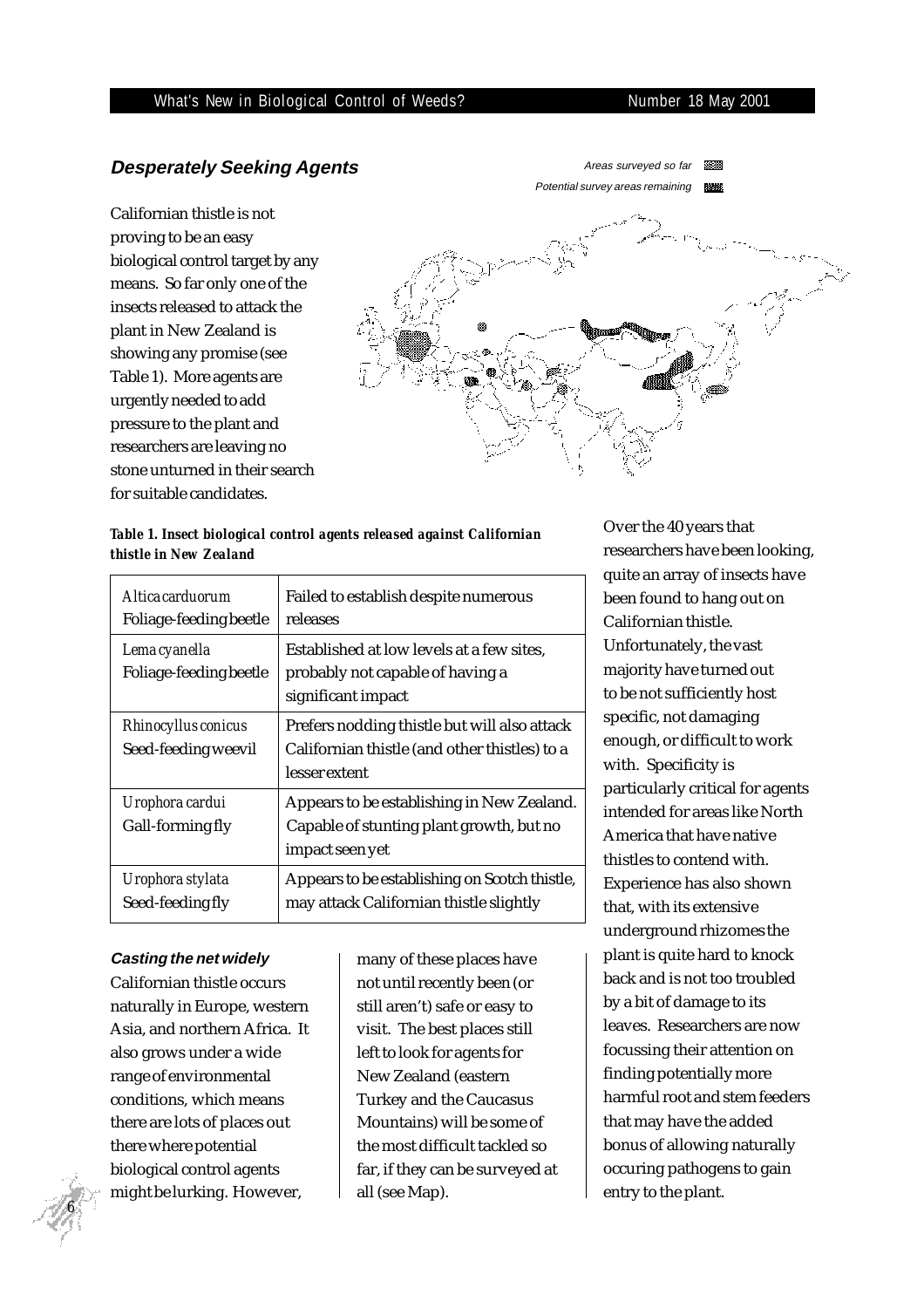*Table 2. Where have researchers looked so far?*

| 1960-65 | southern England, France, southern Germany,<br>Switzerland, Austria, northern Italy, northern<br>part of former Yugoslavia |  |
|---------|----------------------------------------------------------------------------------------------------------------------------|--|
| 1972    | north-eastern Iran, northern Pakistan, Japan                                                                               |  |
| 1990-93 | Germany, Austria, Poland                                                                                                   |  |
| 1997    | northern Germany, Poland, Czech Republic,<br>Slovakia                                                                      |  |
| 1999    | southern Russia                                                                                                            |  |
| 2000    | Uzbekistan                                                                                                                 |  |

André Gassmann, of CABI Bioscience, Switzerland, is leading a team of researchers who are currently searching for new agents on our behalf. Unfortunately André's team have not unearthed anything special

or exciting so far in southern Russia or more recently in Uzbekistan. Almost 85% of Uzbekistan is desert or semidesert and the thistle tends to grow in cultivated, irrigated areas. Compared to other areas

the insect fauna seemed to be slightly impoverished here. The most likely centre of origin for Californian thistle (and where you might expect to find the richest associated fauna) is now believed to be in the Caucasus.

Nine species of insects currently feature on the list of possibilities requiring further research (Table 3). If none come to fruition, then it may be necessary to fall back on a mycoherbicide approach. There are a number of different pathogens being studied around the world with this end in mind (see Issue Number 15 of this newsletter).

 *7*

|  |  | Table 3. Potentially useful insects that warrant further investigation |
|--|--|------------------------------------------------------------------------|
|  |  |                                                                        |

| Aceria anthocoptes<br>Gall-forming mite    | Potentially very specific and damaging, common in the Balkans    |
|--------------------------------------------|------------------------------------------------------------------|
| Altica carduorum<br>Foliage-feeding beetle | May be better strains available in China                         |
| Apion onopordi                             | Can vector the fungus Puccinia punctiformis,                     |
| Root-feeding weevil                        | but the weevil is uncommon in native range                       |
| Cheilosia sp.                              | Potentially host specific, but may not be especially damaging    |
| Stem/root-boringfly                        | and is difficult to rear                                         |
| Corythuca disticta                         | Insect native to the USA, where it has been distributed to a     |
| Sap-sucking lace bug                       | small extent as a biological control agent                       |
| Dyaphis lappae<br>Root-feeding aphid       | Recorded from Denmark, warrants further study                    |
| Euhagena palariformis                      | Potentially very host specific, but proving difficult to collect |
| Root-boring moth                           | in Turkey                                                        |
| Lixus elongatus                            | May not be particularly damaging, but a close relative,          |
| Stem-boring weevil                         | Lixus cardui, has proved useful against Onopordum in Australia   |
| Thamnurgussp.                              | Potentially damaging, but taxonomy is uncertain and              |
| Root-boring beetle                         | proving difficult to collect in southern Russia                  |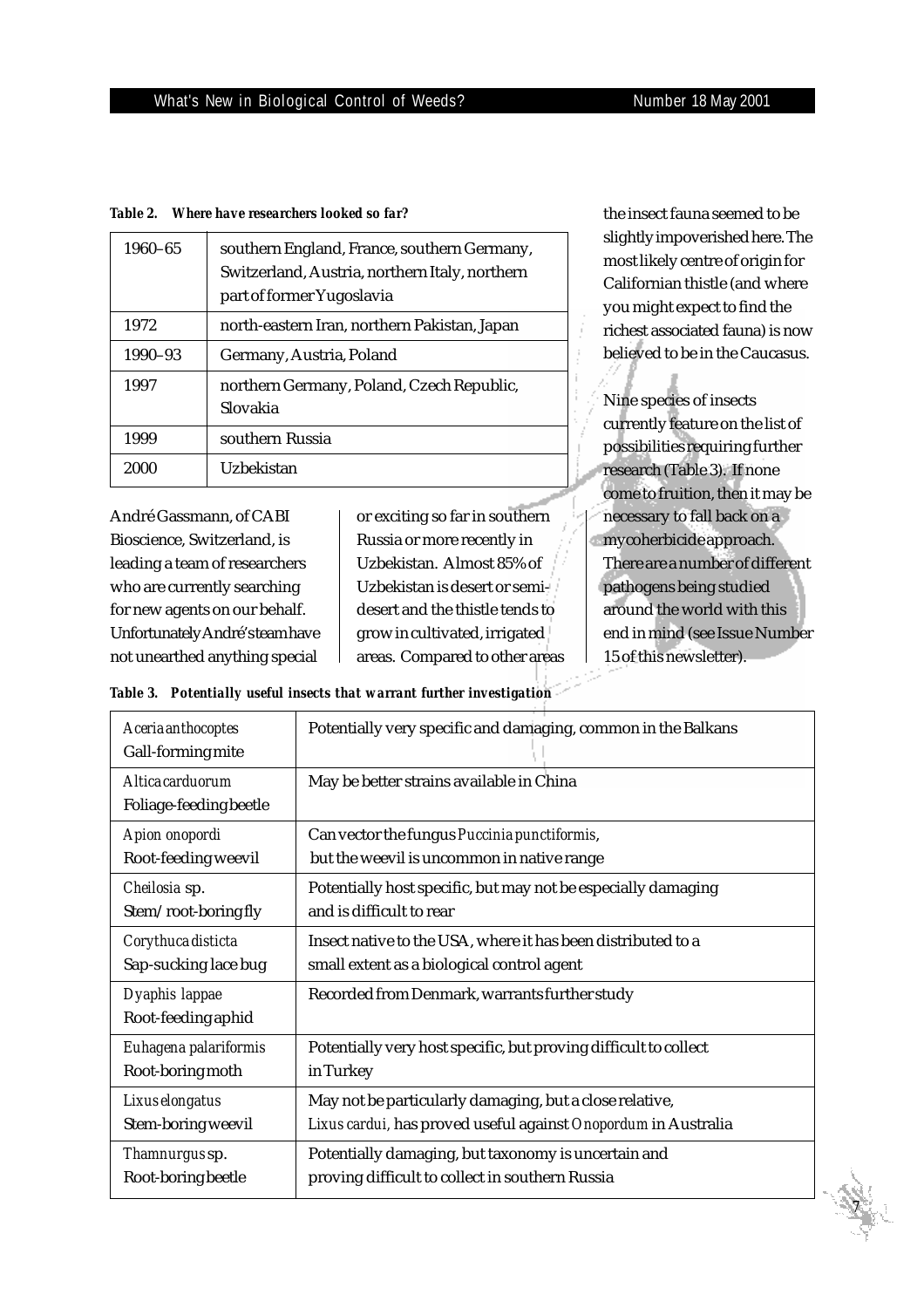#### **Lessons learned**

The only agent showing any promise in New Zealand, the Californian thistle gall fly, has only been released in a few places and there is still a lot of scope for increasing its distribution. Last year eight farmers/regional council staff in the Otago/ Southland area again attempted to rear gall flies in special cages outdoors. The idea was that they could bulk up the number of flies and get them more widely established faster than if the flies were left to their own devices. Even with a tried and true recipe to follow, and a year's experience under their belts, there were still



*Jason Miller, farmer; Simon Fowler; and Grant Catto, Californian Thistle Action Group chairman, assess the success of this year's Californian thistle gull fly rearing. Photo: The Southland Times.*

a lot of traps for young players (Table 4). This has meant that the cage rearing has not yet realised its true potential.

*Table 4. Difficulties experienced rearing Californian thistle gall flies in field cages and how to overcome them*

| Problem experienced                                                                                                                                                       | <b>Solution</b>                                                                                                                                                                             |
|---------------------------------------------------------------------------------------------------------------------------------------------------------------------------|---------------------------------------------------------------------------------------------------------------------------------------------------------------------------------------------|
| Galls kept in the fridge over winter were not kept<br>moist enough (it doesn't matter if they go<br>mouldy), which meant that the flies emerged too<br>late in the season | Hang galls in wire cages in the shade outside<br>(close to their host plant) to allow the galls to<br>break down sufficiently and the maggots to<br>complete development                    |
| Wind damage to cages allowed some flies to<br>escape                                                                                                                      | Design and build stronger cages. Also fence off a<br>corner of a paddock for the rearing cages so any<br>flies that escape can attack plants outside the<br>cages (as happened at one site) |
| Stock ate galls                                                                                                                                                           | Use fine wire mesh to protect the galls once the<br>rearing cages are removed                                                                                                               |
| Extreme drought may have affected plant (and<br>hence insect) development in some areas                                                                                   | Try watering thistles if the season is drier than<br>usual                                                                                                                                  |

These lessons, learned the hard way, remind us that rearing insects is often not easy — even trained entomologists find it hard at times! Hopefully, most of the difficulties have now been ironed

out and it will be third time lucky for these dedicated souls and they will be amply rewarded for their perseverance in years to come!

This project is funded by The

Californian Thistle Action Group which successfully gained a 3- year grant from the Agricultural and Marketing Research and Development Trust (AGMARDT) in 1999.

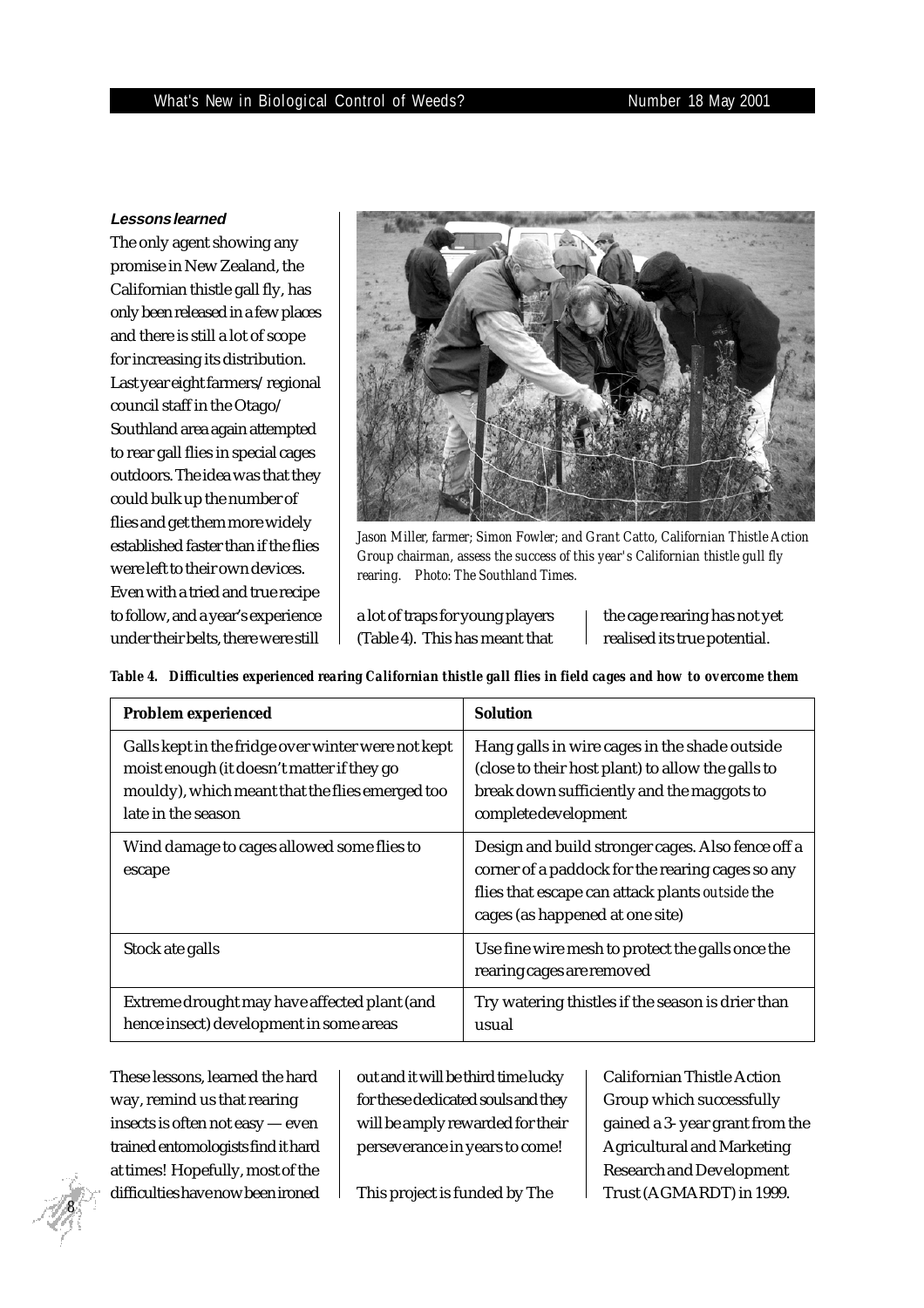# **Posters Galore!**

Recently we have been busy preparing some new display material and revamping some of our older stuff. This means that a selection of colourful new posters are now available to brighten up your office or pull in the crowds at field days (see below).





Contact Lynley Hayes (hayesl@landcare.cri.nz or Ph 03 3256 701 ext 3808) if you wish to place an order. Don't forget that the video "Natural Born Weed Killers", featuring a cast of millions, is also still available to help you to wow audiences and educate people about biological control of weeds.

| <b>Poster</b>                                                                                                             | $A0*$ | $A1*$      | $A2*$      | $A3*$ |
|---------------------------------------------------------------------------------------------------------------------------|-------|------------|------------|-------|
| <b>What's Eating Gorse?</b>                                                                                               | \$100 | <b>S75</b> | <b>S50</b> | \$25  |
| <b>What's Eating Nodding Thistle?</b>                                                                                     | \$100 | \$75       | <b>S50</b> | \$25  |
| What's Eating Old Man's Beard?                                                                                            | \$100 | \$75       | <b>S50</b> | \$25  |
| What's Eating Ragwort?                                                                                                    | \$100 | \$75       | <b>S50</b> | \$25  |
| Snakes and Ladders (a humorous yet realistic insight into<br>what's involved in developing biological control programmes) | \$100 | <b>S75</b> | \$50       | \$25  |

 $*$  A0 = 840 x 1190 mm, A1 = 594 x 841 mm, A2 = 420 x 594 mm, and A3 = 297 x 420 mm All prices include GST.